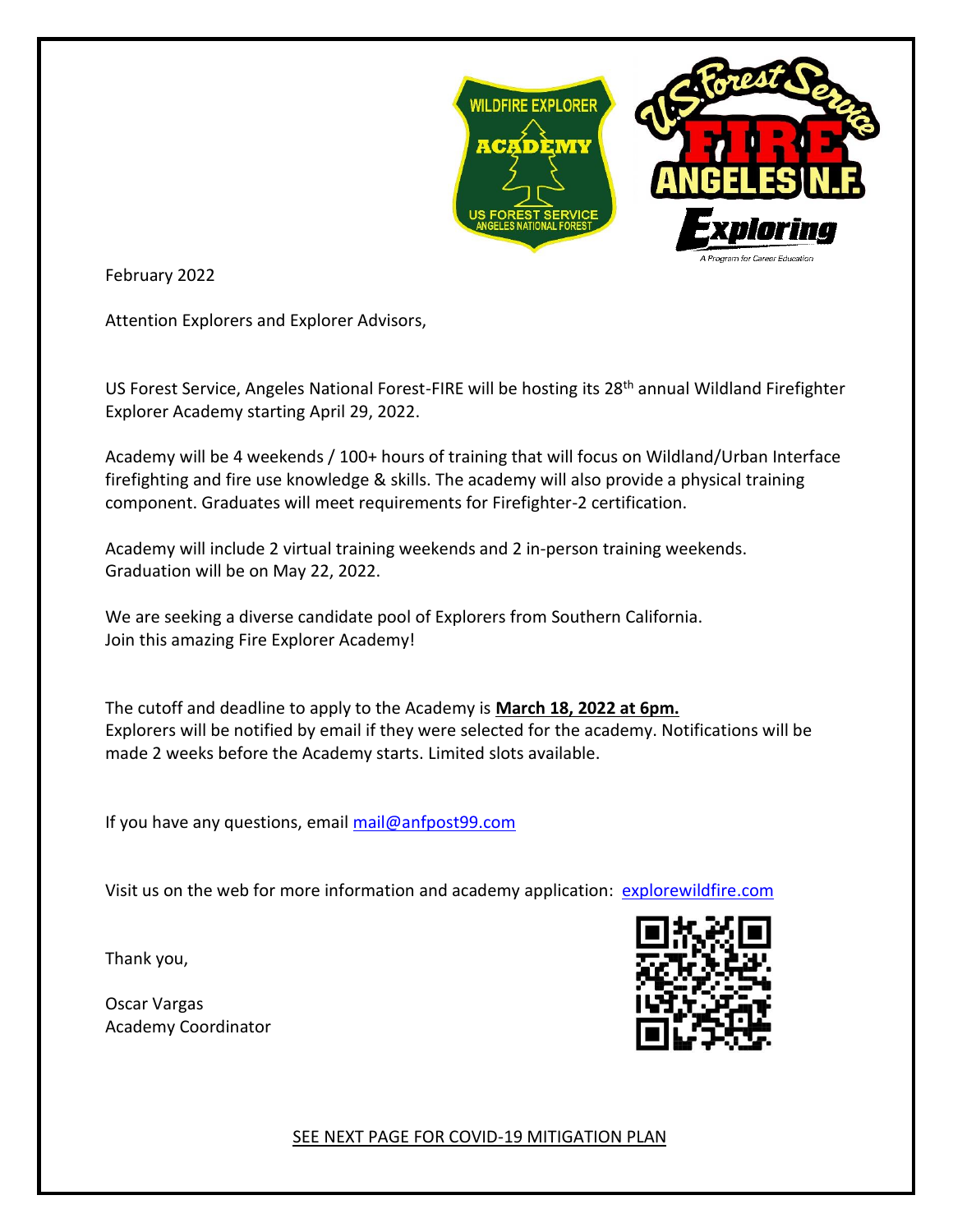## **Explorer Academy COVID-19 Mitigation plan**

- Safety of Explorers and Instructors/Staff is the top priority.
- Explorers/Staff must wear masks in accordance with workplace safety protocols.
- Explorers/Staff must provide a Certification of Vaccination form (proof of vaccination) prior to entry. Onsite Explorers/Staff that are not yet vaccinated or who decline to provide information on their vaccination status must provide proof of a negative COVID-19 test from no earlier than 3 days prior upon arrival to the Academy Training Center/Facility.
- Adjustments will be made to this plan if Covid laws, policies or regulations change.

### **GUIDELINES**

- Academy Staff must initiate the daily Covid-19 protocols at the start of each Explorer physical training session, event or in-person activity.
- Ensure each participant is asked the Covid-19 visitor pre-screening questions before entering any USFS facility or before contacting others.
	- $\circ$  If a participant says yes to any question, they will be denied entry, sent home immediately and must not come in contact with other participants.
- Initiate the daily COVID-19 PROTOCOLS at the training facility to include cleaning/decontamination of door handles, tables, and all common touch surfaces.
- Ensure all participants maintain the required 6-foot social distance between others.
	- $\circ$  People within 6-feet from each other must wear a face cover unless it is unsafe
- Consider having training outdoors or in large open area if more than 10 people are present.
- Participants should always wear face cover unless it is unsafe to do so.
- Clean/decontaminate door handles, tables, and all common touch surfaces with disinfectant at the end of each meeting,
- $\triangleright$  Avoid crowding any training site.
- $\triangleright$  Do Not allow unapproved/unscreened visitors to enter or participate in Explorer Academy.
- $\triangleright$  Explorers within 6 feet of others must wear a mask or face cover that mitigates the threat of exposure via air droplets between people.
- $\triangleright$  Use technology to transfer training materials instead of paper copies.
- ➢ Capture/share lessons learned & best practices for CV19 mitigations.
- $\triangleright$  Ensure that there is PPE for each participant and cleaning supplies for training facility.
- ➢ Abide by Learning for Life/Exploring/BSA, Local Health Department and USFS COVID-19 protocols and guidelines.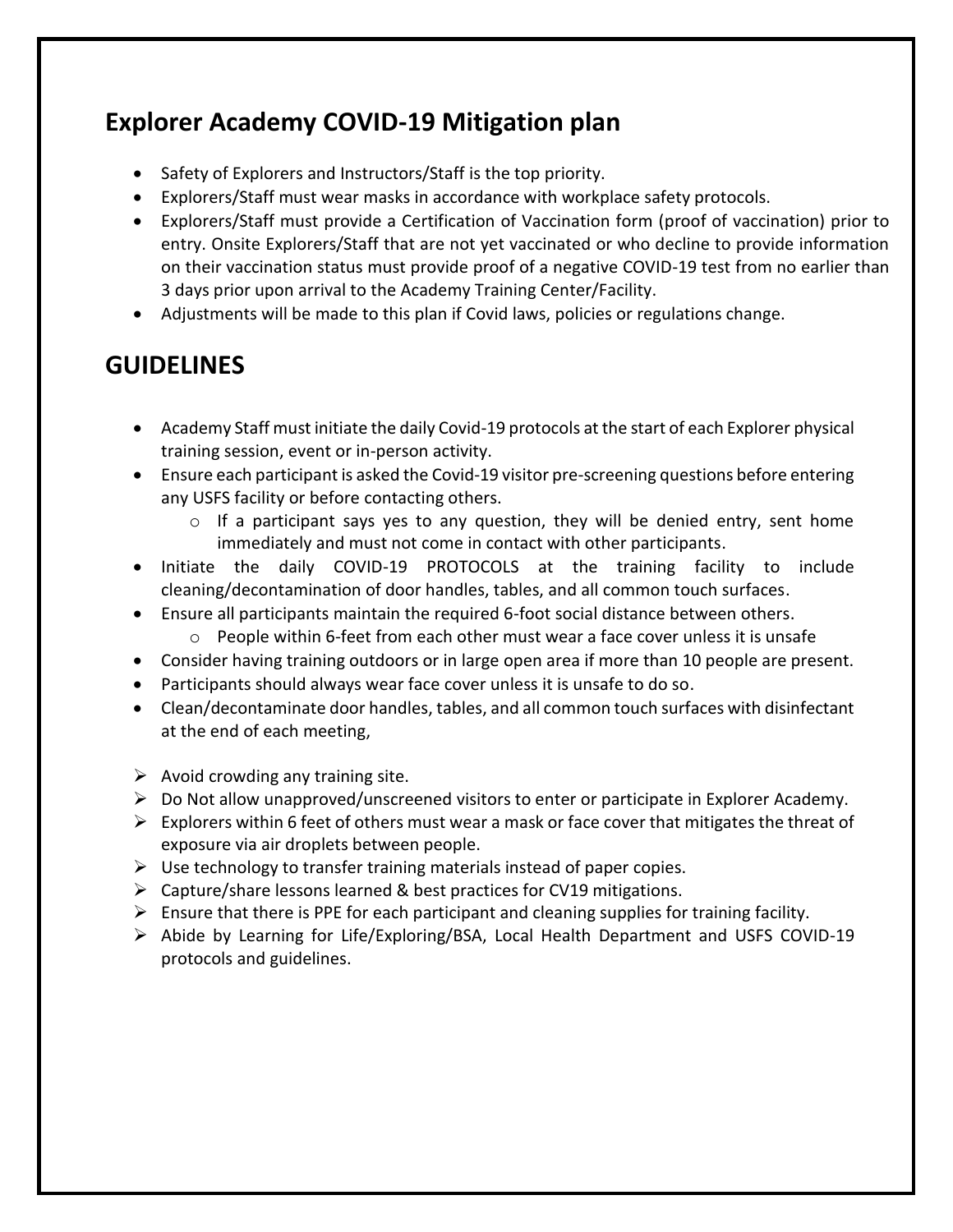

# **Wildfire Explorer Academy Class 28 / 2022**



## Information Sheet

**Dates:** APRIL 29<sup>th</sup>, 30<sup>th</sup>, MAY 1<sup>st</sup> MAY 6<sup>th</sup>, 7<sup>th</sup>, 8<sup>th</sup> MAY 13<sup>th</sup>, 14<sup>th</sup>, 15<sup>th</sup> MAY 20<sup>th</sup>, 21<sup>th</sup>, 22<sup>th</sup>

 (VIRTUAL/ON-LINE TRAINING) (IN PERSON TRAINING) (VIRTUAL/ON-LINE TRAINING) (IN PERSON TRAINING)

**Time:** Fridays: 5:30PM-8:30PM VIRTUAL/ON-LINE TRAINING 6PM-8:30PM IN PERSON TRAINING

> Saturdays: 8AM-6PM VIRTUAL/ON-LINE TRAINING 7AM-8PM IN PERSON TRAINING

> Sundays: 8AM-4PM VIRTUAL/ON-LINE TRAINING 7AM-5PM IN PERSON TRAINING

**Location:** Little Tujunga Fire Station Training Center 12371 N. Little Tujunga Canyon Road San Fernando, CA 91342

*Host Agency:* US Forest Service, Angeles National Forest-Fire & Aviation Management

*Who can Participate:* Fire Explorers (ages 16 to 21) from Southern CA Explorer Posts. Explorers will be notified if they were selected 2 weeks before Acadamy starts.

**Cost:** \$175 for meals durning in person training, hat, t-shirt and training materials.

*Covid-19 Policy:* The Academy has a Covid-19 Mitigation Plan. Separate Document.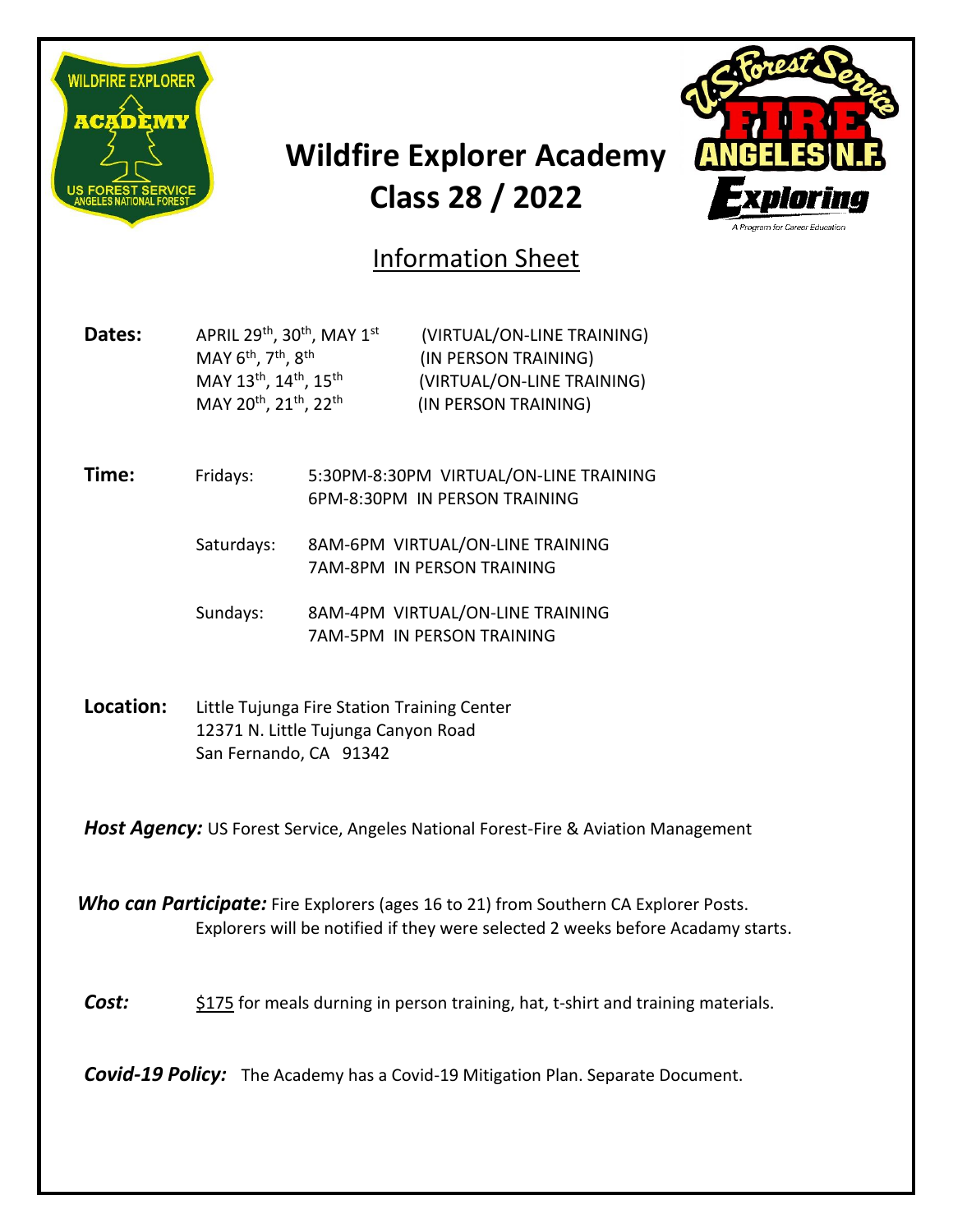| <b>Curriculum:</b> | Courses are certified by the National Wildfire Coordinating Group (NWCG) and exceed                                                                                                 |
|--------------------|-------------------------------------------------------------------------------------------------------------------------------------------------------------------------------------|
|                    | the requirements for Firefighter-2 certification.                                                                                                                                   |
|                    | Training will include the following courses and subjects:                                                                                                                           |
|                    | S-110 Basic Wildland Fire Suppresion Orientation                                                                                                                                    |
|                    | S-190 Introduction to Wildland Fire Behavior                                                                                                                                        |
|                    | S-130 Basic Wildland Firefighter Training                                                                                                                                           |
|                    | I-100 Introduction to the Incident Command System                                                                                                                                   |
|                    | FEMA IS-700 and FEMA IS-800                                                                                                                                                         |
|                    | S-134 Look Outs, Communications, Escape Routes                                                                                                                                      |
|                    | <b>Fire Shelters</b>                                                                                                                                                                |
|                    | L-180 Human Factor on the Fireline<br><b>Fireground Communications</b>                                                                                                              |
|                    | Wildland Fire Prevention and Investigation                                                                                                                                          |
|                    | Fire in the Wildland/Urban Interface                                                                                                                                                |
|                    | Field Drills (Hoselays/Handline Construction)                                                                                                                                       |
|                    | Live Fire Training and Scenario                                                                                                                                                     |
|                    | <b>Physical Fitness Drills</b>                                                                                                                                                      |
|                    | Sand-Table / SIM-TABLE training drills                                                                                                                                              |
|                    |                                                                                                                                                                                     |
|                    | All who pass the course of instruction and physical fitness requirements will recieve a                                                                                             |
|                    | National Wildfire Coordinating Group (NWCG) certificate of completion that makes                                                                                                    |
|                    | them eiligible for Type-2 Firefighter certification.                                                                                                                                |
|                    |                                                                                                                                                                                     |
| Attendance:        | Cadets are required to attend all training sessions and not allowed to miss any time                                                                                                |
|                    | during the Academy unless approved in advanced by Academy Coordinator.                                                                                                              |
|                    |                                                                                                                                                                                     |
| Testing:           | Tests will be given throughout the course with one mid-term and one final.                                                                                                          |
|                    | All classroom material must be completed during the course of the academy.                                                                                                          |
|                    | Participants who fail courses will not receive certificate for those courses.                                                                                                       |
|                    |                                                                                                                                                                                     |
|                    | <b>Organization:</b> Participants will be divided into Engine Companies & Crews and will compete with other                                                                         |
|                    | companies/crews for the best academic scores, teamwork, physical fitness, etc.                                                                                                      |
| <b>Awards:</b>     |                                                                                                                                                                                     |
|                    | Academic and physical fitness awards will be presented during graduation ceremony.                                                                                                  |
| Meals:             | Meals will be provided during in-person training sessions.                                                                                                                          |
|                    |                                                                                                                                                                                     |
| Dress:             | Academy participants must wear and bring their Explorer uniforms (uniform shirt, Post<br>T-shirt, uniform pants, shorts and sweatshirt) and bring 2-4 plain white T-shirts, running |
|                    | shoes, dark-blue sweatshirt, and physical training gear. The Academy will provide                                                                                                   |
|                    | wildland fire gear for field drills if you cannot provide your own.                                                                                                                 |
|                    |                                                                                                                                                                                     |
|                    |                                                                                                                                                                                     |
|                    |                                                                                                                                                                                     |